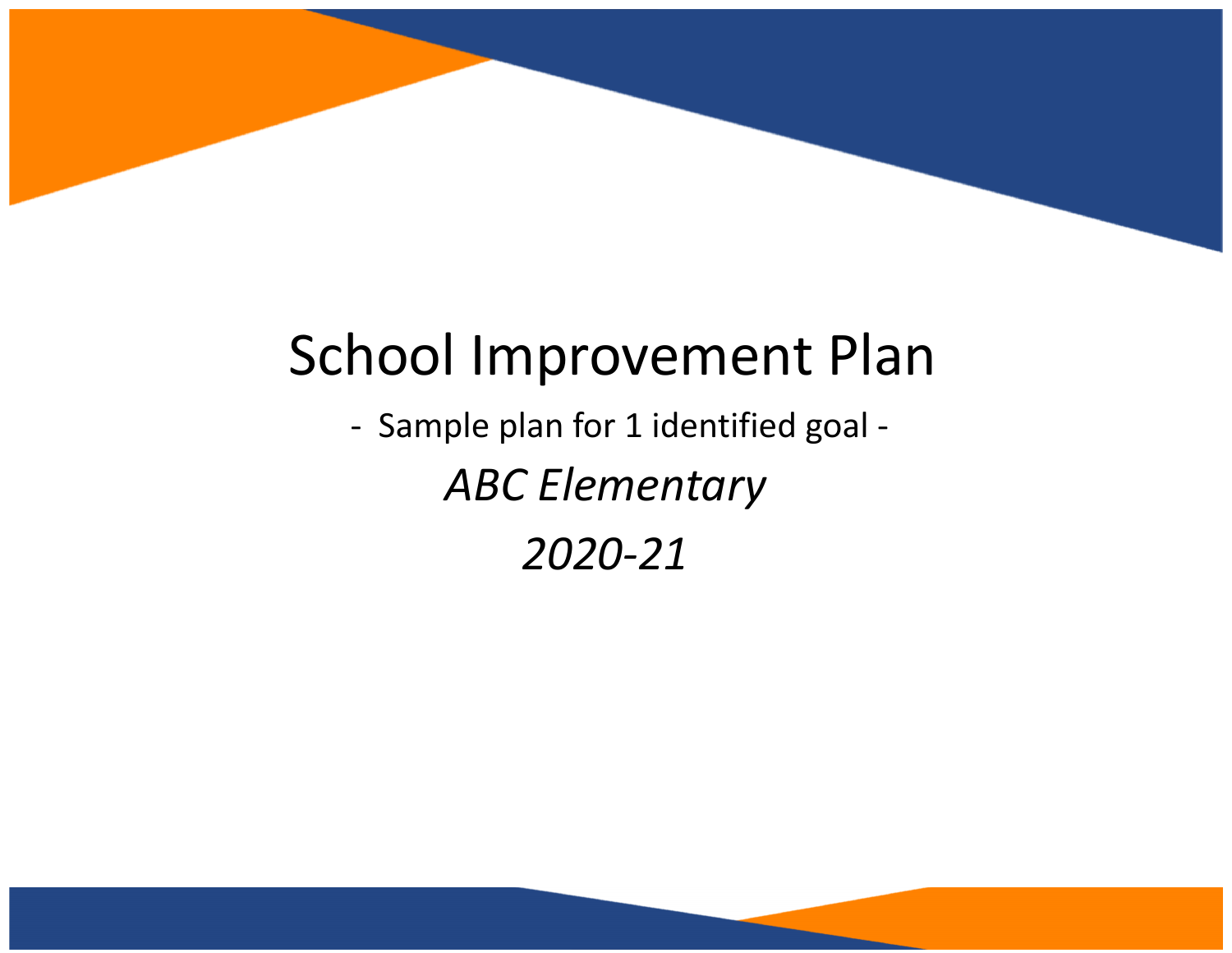## **GOAL 1**

## **School Improvement Plan (SIP) - SMART Goal Development**

Using data from a variety of sources (e.g. Diagnostic Review, school and district reviews, assessment and student data, etc.), schools should identify SMART goals and corresponding action plans that address each of the four domains.

| <b>Area of Concern</b>                                                                   |                                                                                                                                                                                                                                                                                                                                                                                              |  |  |  |  |  |
|------------------------------------------------------------------------------------------|----------------------------------------------------------------------------------------------------------------------------------------------------------------------------------------------------------------------------------------------------------------------------------------------------------------------------------------------------------------------------------------------|--|--|--|--|--|
| Diagnostic<br><b>Review Priority</b>                                                     | Provide rigorous evidence-based instruction literacy 3.2.                                                                                                                                                                                                                                                                                                                                    |  |  |  |  |  |
| Root Cause #1                                                                            | Inconsistent staff expertise around teaching of foundational skills.                                                                                                                                                                                                                                                                                                                         |  |  |  |  |  |
| Root Cause #2                                                                            | Inconsistent programs for foundational skills in the building.                                                                                                                                                                                                                                                                                                                               |  |  |  |  |  |
| Root Cause #3                                                                            | Low rigor instructional and assessment materials for core instruction as well as Tier 2 interventions.                                                                                                                                                                                                                                                                                       |  |  |  |  |  |
| Root Cause #4                                                                            | Lack of time for collaboration and peer observations.                                                                                                                                                                                                                                                                                                                                        |  |  |  |  |  |
| Root Cause #5                                                                            | Lack of discussion around student achievement, data, and planning; lack of staff accountability.                                                                                                                                                                                                                                                                                             |  |  |  |  |  |
|                                                                                          | <b>SMART Goal</b>                                                                                                                                                                                                                                                                                                                                                                            |  |  |  |  |  |
| SMART Goal Definition (Specific, Measurable, Attainable, Results- Oriented, Time- Bound) |                                                                                                                                                                                                                                                                                                                                                                                              |  |  |  |  |  |
| <b>GOAL</b>                                                                              | 85% of students at ABC Elementary will increase their reading proficiency a year's growth, as determined by school assessments,<br>teacher feedback, and district wide assessments such as i-Ready diagnostics by June 2021.                                                                                                                                                                 |  |  |  |  |  |
|                                                                                          | By June 2021, 100% of students identified as GAP targets students at ABC Elementary will increase their reading proficiency by over<br>a year's growth, year, as measured by qualitative data (PLC rubrics, surveys, CALL survey, and student work) as well as student<br>growth on data (i-Ready, state assessments, and classroom formative assessments, attendance, behavior, referrals). |  |  |  |  |  |
| as measured by:                                                                          |                                                                                                                                                                                                                                                                                                                                                                                              |  |  |  |  |  |
| Measurements                                                                             | Student assessments for quantitative feedback (i-Ready; SAS; F&P Benchmark; DIBELS, ACCESS)<br>Student self reflection rubric                                                                                                                                                                                                                                                                |  |  |  |  |  |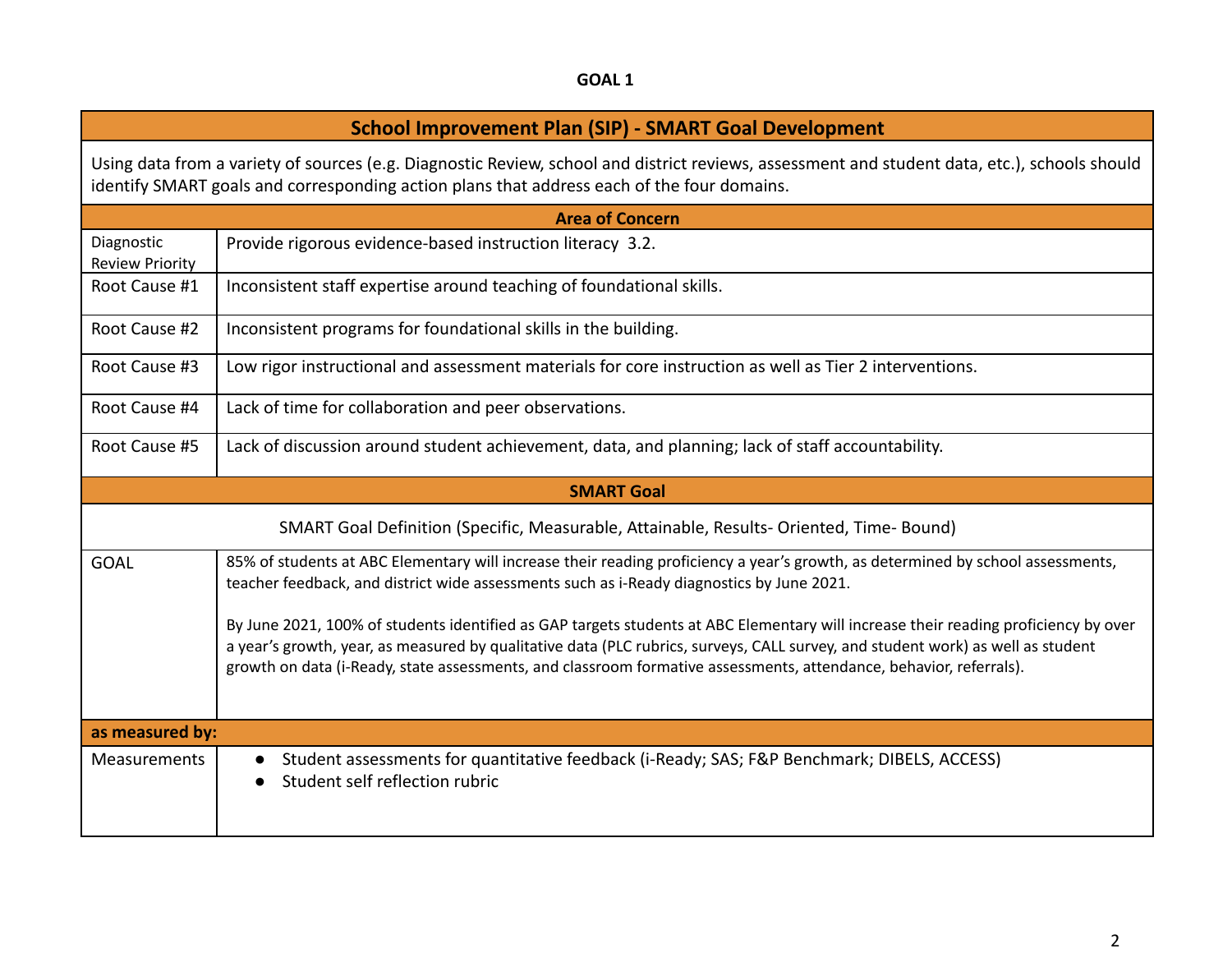## **School Improvement Plan (SIP) - Action Steps**

Define the action steps needed to complete each SMART Goal.

For each action item, note which Instructional Leadership Domain is being addressed.

*Domains (D): Leadership (L), Instructional Transformation (I), Talent Development (T), Climate and Culture (C)*

**SMART Goal**

85% of students at ABC Elementary will increase their reading proficiency a year's growth, as determined by school assessments, teacher feedback, and district wide assessments such as i-Ready diagnostics by June 2021.

By June 2021, 100% of students identified as GAP targets students at ABC Elementary will increase their reading proficiency by over a year's growth, year, as measured by qualitative data (PLC rubrics, surveys, CALL survey, and student work) as well as student growth on data (i-Ready, state assessments, and classroom formative assessments, attendance, behavior, referrals).

| <b>NOTE</b> | r. |  |
|-------------|----|--|
|             |    |  |

| <b>Action Steps</b>                                                                                                                                                                                                                      | <b>Method for Monitoring</b>                                                               | <b>Expected and Actual</b><br><b>Completion Date</b>                                                                                       | <b>Notes</b><br>(Responsible Party, funding)     |
|------------------------------------------------------------------------------------------------------------------------------------------------------------------------------------------------------------------------------------------|--------------------------------------------------------------------------------------------|--------------------------------------------------------------------------------------------------------------------------------------------|--------------------------------------------------|
| Throughout the academic year,<br>teachers will participate in a weekly<br>Grade-level PLC meeting where they<br>will collaborate and plan for instruction<br>based on quantitative student data,<br>work samples, and peer observations. | PLC Agenda, Google<br>Meet attendance,<br>rubric and calibration<br>by instructional team. | 1. Quarterly<br>self-assessment rubric.<br>2. Quarterly PLC minutes<br>review.<br>3. Quarterly admin<br>attendance of each PLC<br>meeting. | Instructional Team; Reading Specialist;<br>Admin |
| Teachers will conduct two peer<br>observations and be the object of two<br>peer observations during literacy<br>instruction throughout the course of<br>the school year.                                                                 | Observation notes and<br>debrief notes kept in<br>shared drive.                            | Teachers sit in with each<br>other during subject<br>areas (watching other<br>teachers teach in their<br>best subject area).               | Instructional Team; Reading Specialist;<br>Admin |
| Teachers and coaches will collaborate<br>to conduct instructional rounds in<br>grade-level teams using a shared<br>observation rubric.                                                                                                   | Data from rounds and<br>notes from meetings<br>debriefing rounds.                          | Quarterly                                                                                                                                  | Instructional Team; Reading Specialist;<br>Admin |